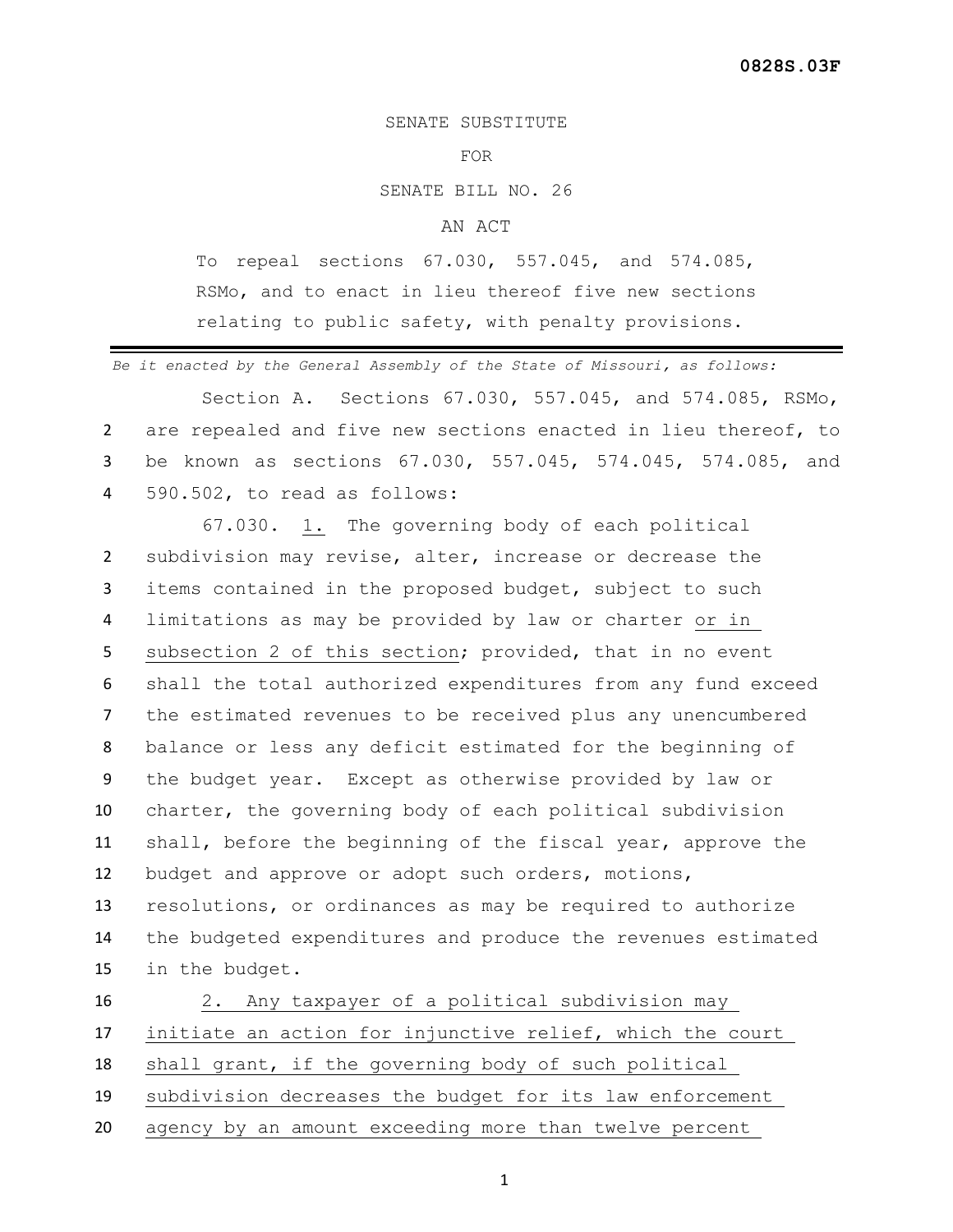relative to the proposed budgets of other departments of the

political subdivision over a five year aggregate amount.

557.045. No person found quilty of, or pleading quilty to, the following offenses shall be eligible for probation, suspended imposition or execution of sentence, or conditional release, and shall be sentenced to a term of imprisonment pursuant to subdivision (1) of subsection 2 of section 557.011:

 (1) Second degree murder when a person knowingly causes the death of another person or, with the purpose of causing serious physical injury to another person, causes the death of another person, as defined in subdivision (1) of subsection 1 of section 565.021;

 (2) Any dangerous felony, as the term is defined in section 556.061, where the person has been previously found guilty of a class A or B felony or a dangerous felony; **[**or**]**

 (3) Any dangerous felony, as the term is defined in section 556.061, where the commission of the felony involves the use of a deadly weapon, as that term is defined in section 556.061; or

 (4) Any dangerous felony, as the term is defined in section 556.061, where the victim is a law enforcement officer, firefighter, or an emergency service provider while in the performance of his or her duties.

574.045. 1. As used in this section, the following terms mean: (1) "Interstate highway", a highway located in this

state that is included in the national system of interstate

highways, as officially designated or as may be hereafter

designated by the Missouri highways and transportation

commission within the Missouri department of transportation

and approved by the United States Secretary of

Transportation;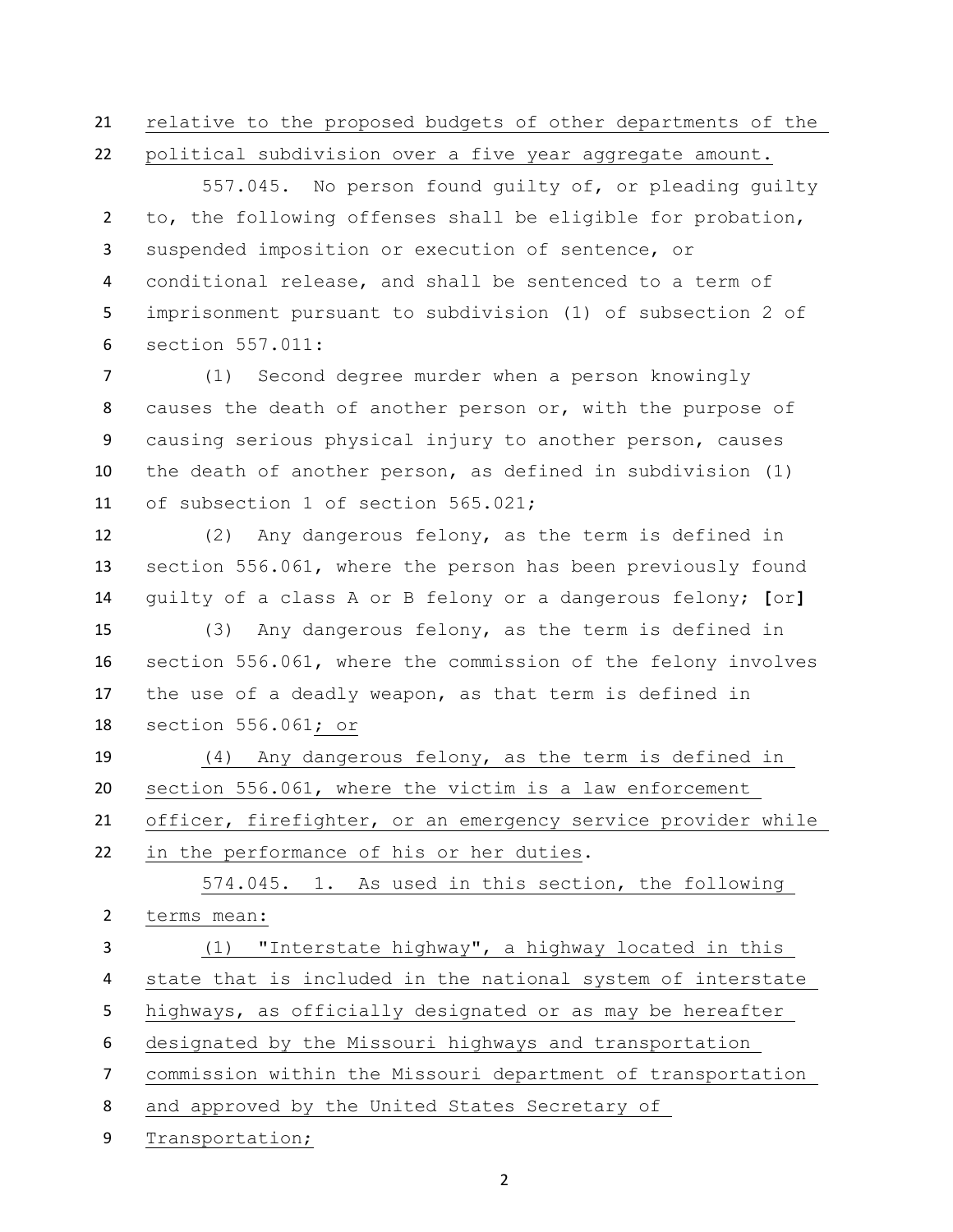(2) "Unlawful assembly", two or more persons who meet for the purpose of violating any of the criminal laws of this state or of the United States. 2. A person commits the offense of unlawful traffic interference if, with the intention to impede vehicular traffic, the person walks, stands, sits, kneels, lays, or places an object in such a manner as to block passage by a vehicle on any public street, highway, or interstate highway. This section shall not apply to the blocking of passage by any person who has permission to do so from a government authority, who is a law enforcement officer, or who does so to direct traffic away from hazardous road conditions, an obstacle, or a scene of an accident. 3. The offense of unlawful traffic interference on a 24 public street or highway, except an interstate highway, is a class A misdemeanor for the first violation. Any second or subsequent violation that occurs on a public street or highway, except an interstate highway, is a class E felony. 4. The offense of unlawful traffic interference on an interstate highway is a class E felony. For a first violation, the court shall grant a suspended imposition of sentence and impose a term of supervised probation for five years, one hundred hours of community service, and a fine not to exceed seven hundred fifty dollars. 5. The offense of unlawful traffic interference on any public street, highway, or interstate highway while part of an unlawful assembly is a class D felony. For a first violation, the court shall grant a suspended imposition of sentence and impose a term of supervised probation for five years, one hundred hours of community service, and a fine not to exceed one thousand dollars.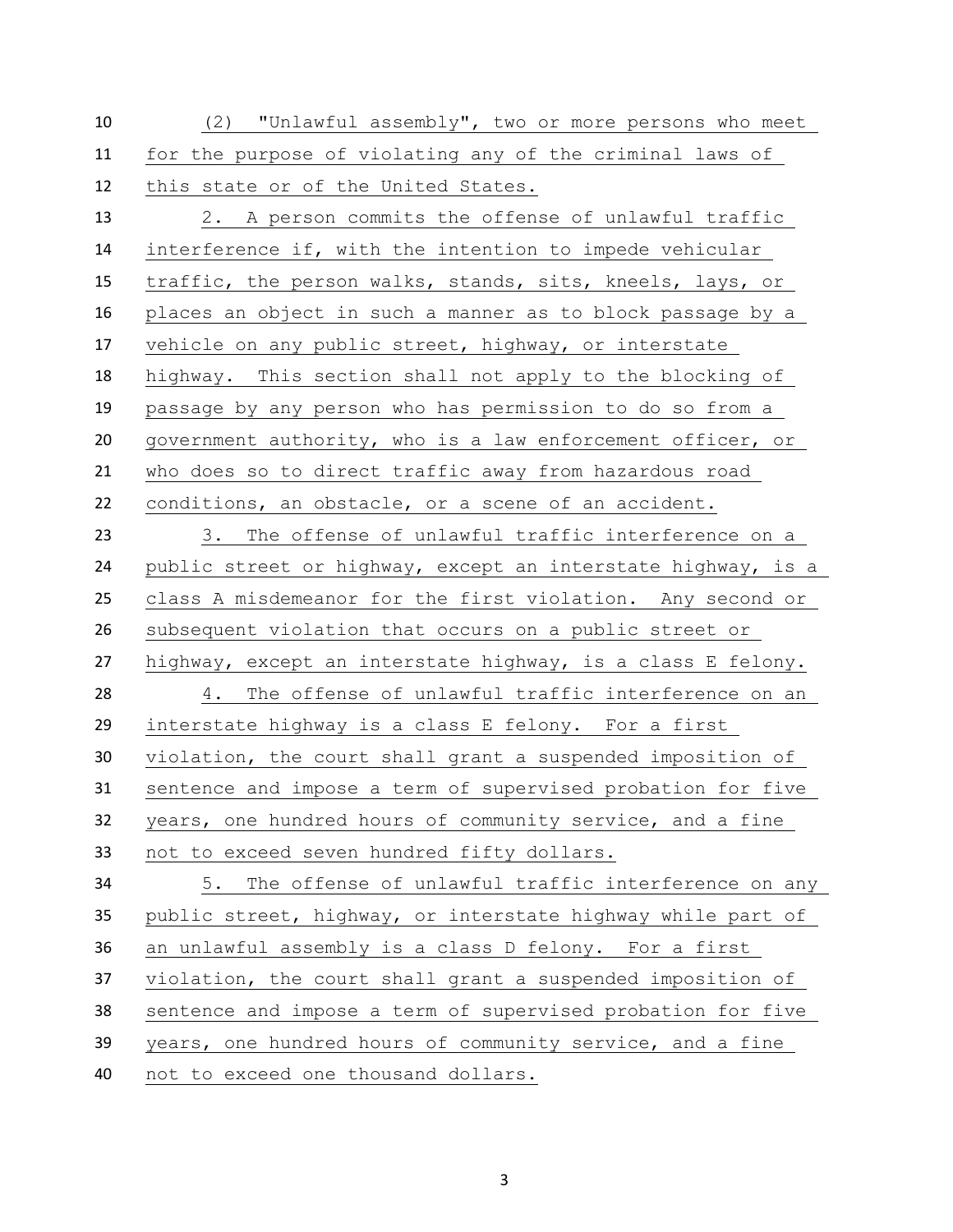574.085. 1. A person commits the offense of institutional vandalism if he or she knowingly vandalizes, defaces, or otherwise damages:

 (1) Any church, synagogue or other building, structure or place used for religious worship or other religious purpose;

 (2) Any cemetery, mortuary, military monument or other facility used for the purpose of burial or memorializing the dead;

 (3) Any school, educational facility, community center, hospital or medical clinic owned and operated by a religious or sectarian group;

 (4) The grounds adjacent to, and owned or rented by, any institution, facility, building, structure or place described in subdivision (1), (2), or (3) of this subsection;

 (5) Any personal property contained in any institution, facility, building, structure or place described in subdivision (1), (2), or (3) of this subsection; **[**or**]**

 (6) Any motor vehicle which is owned, operated, leased or under contract by a school district or a private school for the transportation of school children; or

 (7) Any public monument or structure on public property owned or operated by a public entity.

 2. The offense of institutional vandalism is a class A misdemeanor, unless the value of the property damage is seven hundred fifty dollars or more, in which case the offense is a class E felony; or the value of the property damage is more than five thousand dollars, in which case the offense is a class D felony.

 3. In determining the amount of damage to property, for purposes of this section, damage includes the cost of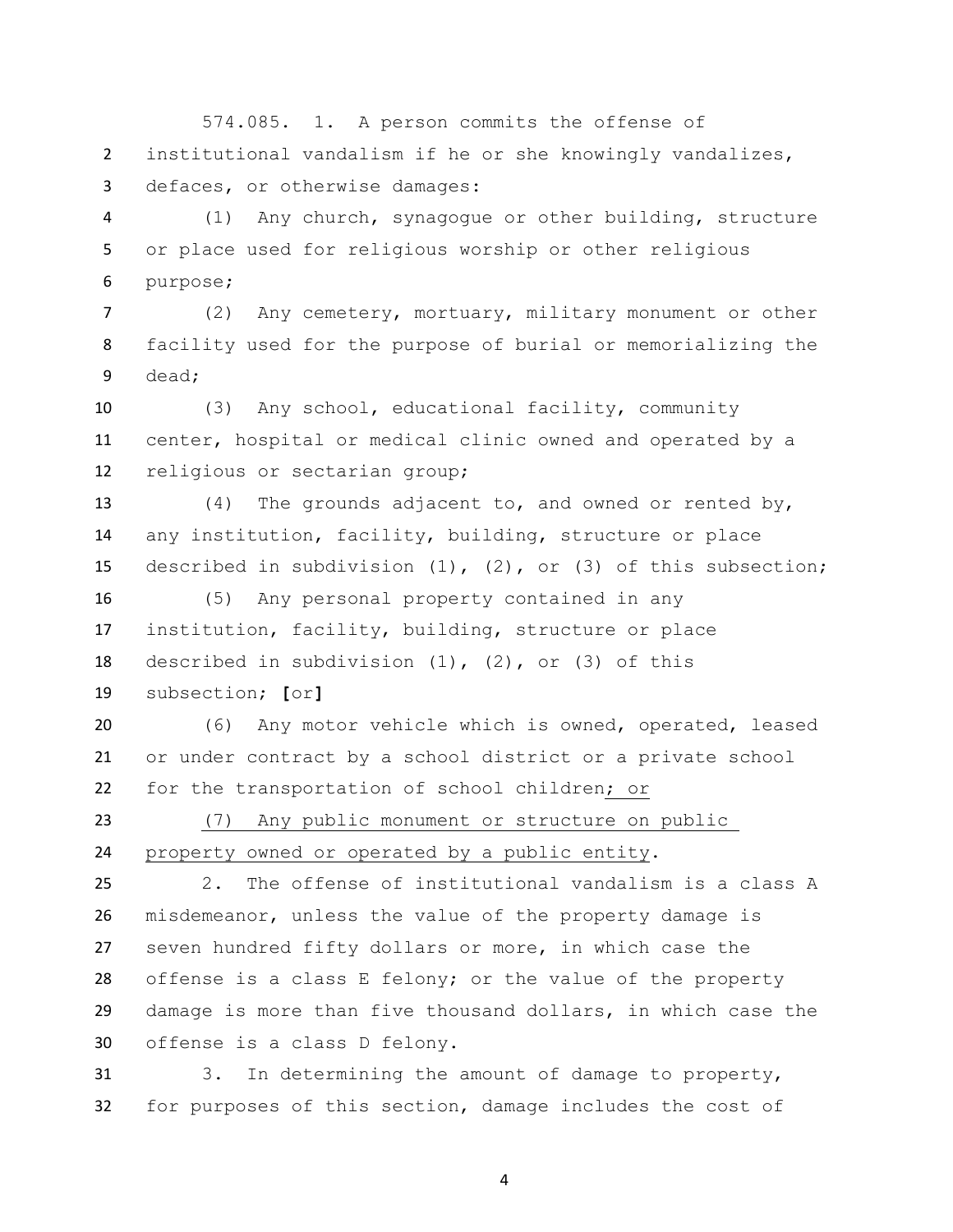repair or, where necessary, replacement of the property that was damaged. 590.502. 1. For purposes of this section, the following shall mean: (1) "Board", any individual or body authorized by an agency or department to hear and make final decisions regarding appeals of disciplinary actions issued by an agency or department; (2) "Color of law", any act by a law enforcement 8 officer, whether on duty or off duty, that is performed in furtherance of his or her sworn duty to enforce laws and to protect and serve the public; (3) "Economic loss", any economic loss, including but not limited to, loss of overtime accrual, overtime income, sick time accrual, sick time, secondary employment income, holiday pay, and vacation pay; (4) "Exigent circumstances", an emergency situation in which the safety of the public is at immediate apprehension of harm; (5) "Good cause", sufficient evidence or facts that would support a party's request for extensions of time or any other requests seeking accommodations outside the scope of the rules set out herein; (6) "Law enforcement officer", any sworn peace officer with the power to arrest for a violation of the criminal code who is employed by any unit of the state or any political subdivision or by a state college or university. "Law enforcement officer" shall not include any officer who is the highest ranking officer in the law enforcement agency. 2. Whenever a law enforcement officer is under investigation or is subjected to questioning, that the officer reasonably believes could lead to disciplinary action, demotion, dismissal, transfer, or placement on a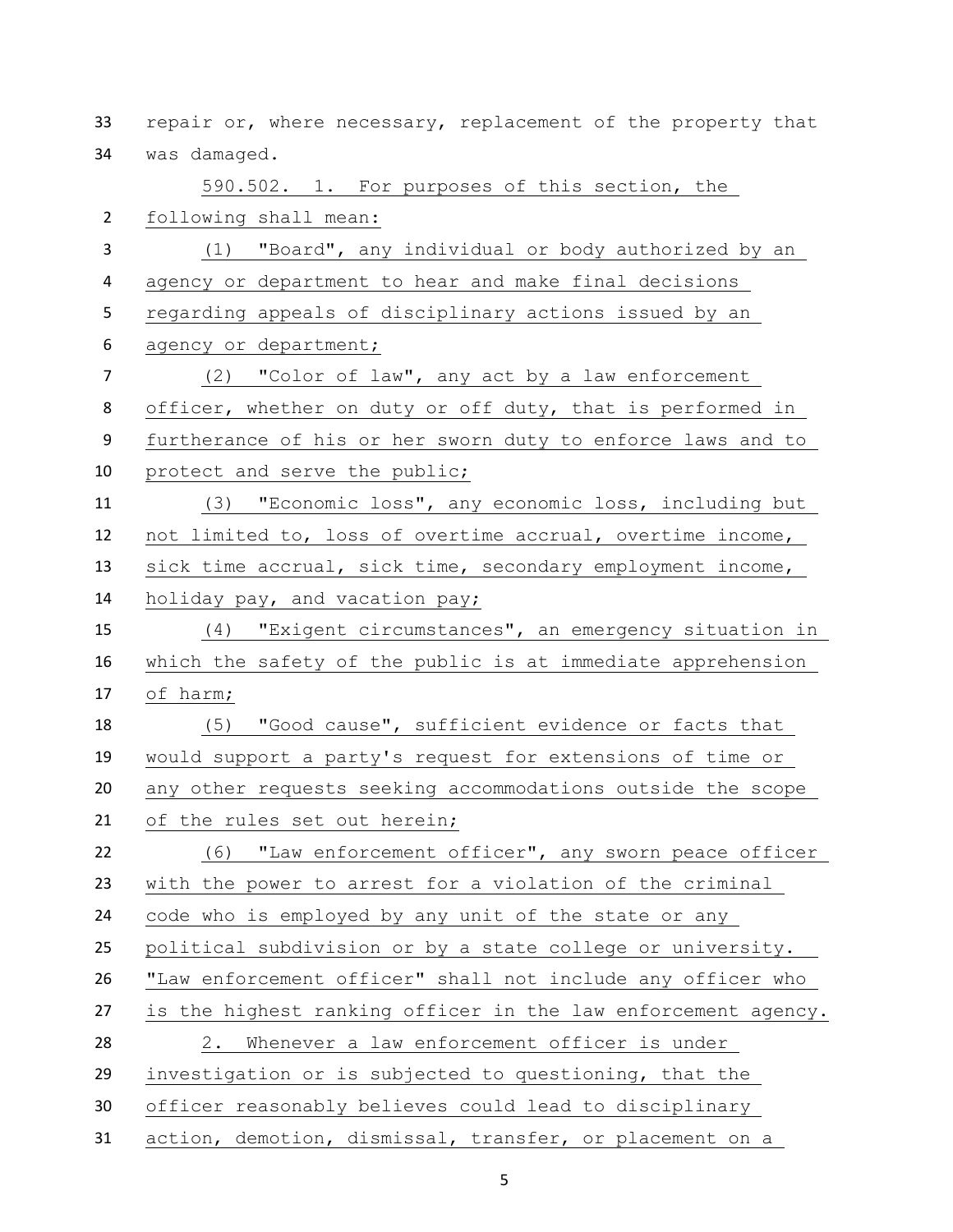status that could lead to economic loss, the investigation or questioning shall be conducted under the following conditions: (1) The law enforcement officer who is the subject of the investigation shall be informed, in writing, of the existence and nature of the alleged violation and the individual who will be conducting the investigation. Notice shall be provided to the officer along with a copy of the complaint at least forty-eight hours prior to any interrogation or interview of the officer; (2) Any person, including members of the same agency or department as the officer under investigation, filing a complaint against a law enforcement officer shall have the complaint supported by a sworn affidavit. Any complaint supported by a sworn affidavit and found, in total or in part, to contain knowingly false material information, shall be presented to the appropriate prosecuting or circuit attorney for a determination of prosecution; (3) When a law enforcement officer is questioned or interviewed regarding matters pertaining to his or her law enforcement duties or actions taken within the scope of his or her employment, such questioning shall be conducted for a reasonable length of time and only while the officer is on duty unless exigent circumstances exist that necessitate questioning the officer while he or she is off duty; (4) Any interviews or questioning shall be conducted at a secure location at the agency that is conducting the investigation or at the place where the officer reports to work, unless the officer consents to another location; (5) Law enforcement officers shall be questioned by a single investigator and shall be informed of the name, rank, and command of the officer conducting the investigation; except that, separate investigators shall be assigned to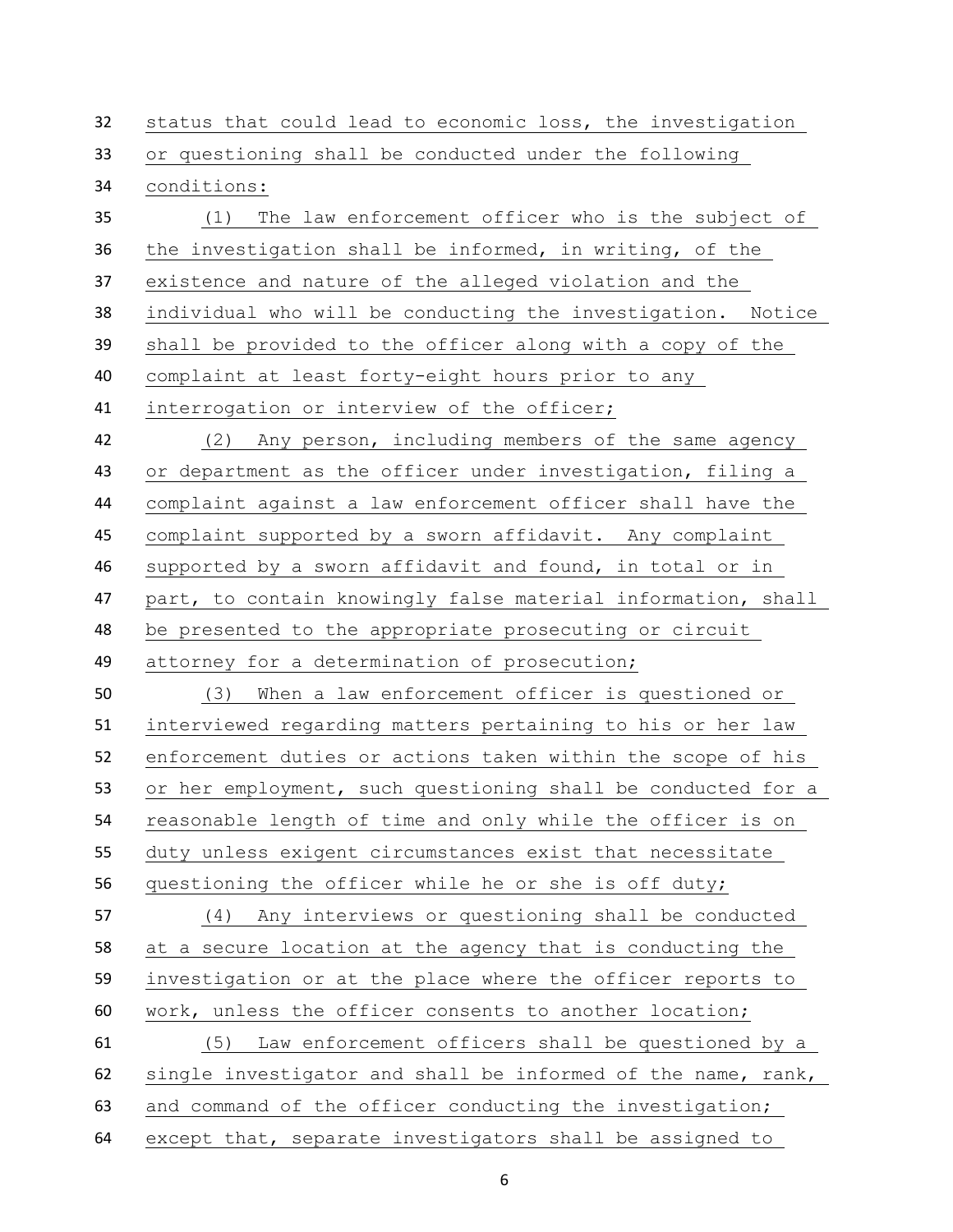investigate alleged department policy violations and alleged criminal violations; (6) Interview sessions shall be for a reasonable period of time. There shall be times provided for the officer to allow for such personal necessities and rest periods as are reasonably necessary; (7) Law enforcement officers shall not be threatened, harassed, or promised rewards to induce them into answering 73 any question; except that, law enforcement officers may be compelled by their employer to give protected statements to an investigator under the direct control of the employer, but such compelled statements shall not be used or derivatively used against the officer in any aspect of a criminal case brought against the officer; (8) Law enforcement officers under investigation are entitled to have an attorney or any duly authorized representative present during any questioning that the law enforcement officer reasonably believes may result in disciplinary action. The questioning shall be suspended for a period of up to forty-eight hours if the officer requests representation; (9) Prior to the law enforcement officer being interviewed, the officer and his representative shall have the opportunity to review any audio or video in the possession of the agency conducting the investigation; (10) The law enforcement agency conducting the investigation shall have ninety days from receipt of a complaint to complete such investigation. The agency shall determine the disposition of the complaint and render a disciplinary decision, if any, within ninety days. The agency may, for good cause, petition the board overseeing the administration of discipline for an extension of time to complete the investigation. If the board finds the agency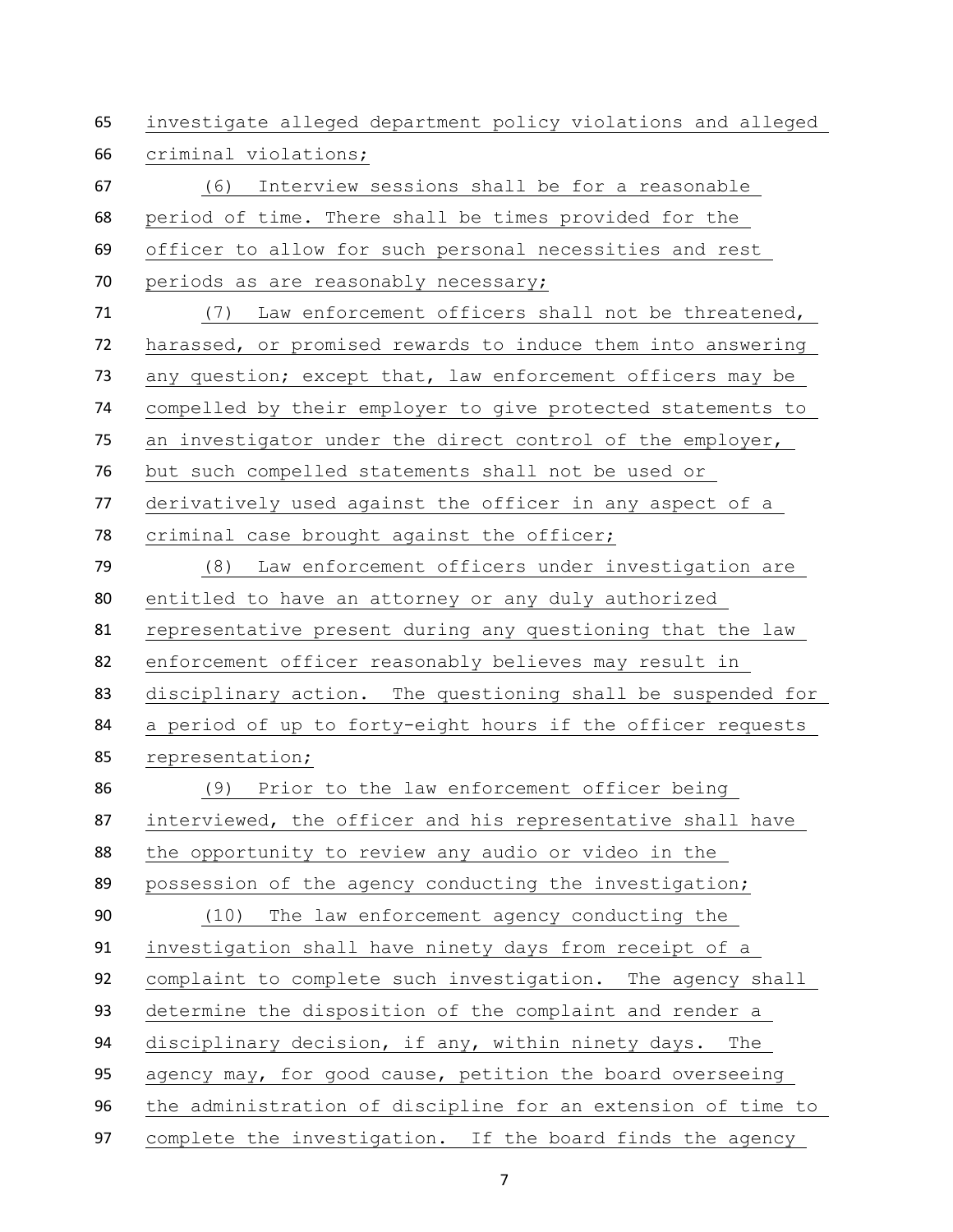has shown good cause for the granting of an extension of time to complete the investigation, the board shall grant an extension of up to sixty days. The agency is limited to one extension per investigation. Absent consent from the officer being investigated, the board overseeing the administration of discipline shall set the matter for hearing and shall provide notice of the hearing to the law enforcement officer under investigation. The officer shall have the right to attend the hearing and to present evidence 107 and arguments against extension; (11) Within five days of the conclusion of the administrative investigation, the investigator shall inform the officer, in writing, of the investigative findings and any recommendation for further action, including discipline; (12) A complete record of the administrative investigation shall be kept by the law enforcement agency conducting such investigation. Upon completion of the investigation, a copy of the entire record, including, but not limited to, audio, video, and transcribed statements, shall be provided to the officer or the officer's representative within forty-eight hours of the officer's 119 written request; and (13) All records compiled as a result of any investigation subject to the provisions of this section shall be held confidential and shall not be subject to disclosure under chapter 610. 3. Law enforcement officers who are suspended without pay, demoted, terminated, transferred, or placed on a status resulting in economic loss shall be entitled to a full due process hearing. However, nothing in this section shall prohibit a law enforcement agency and the authorized bargaining representative for a law enforcement officer employed by that agency from reaching written agreements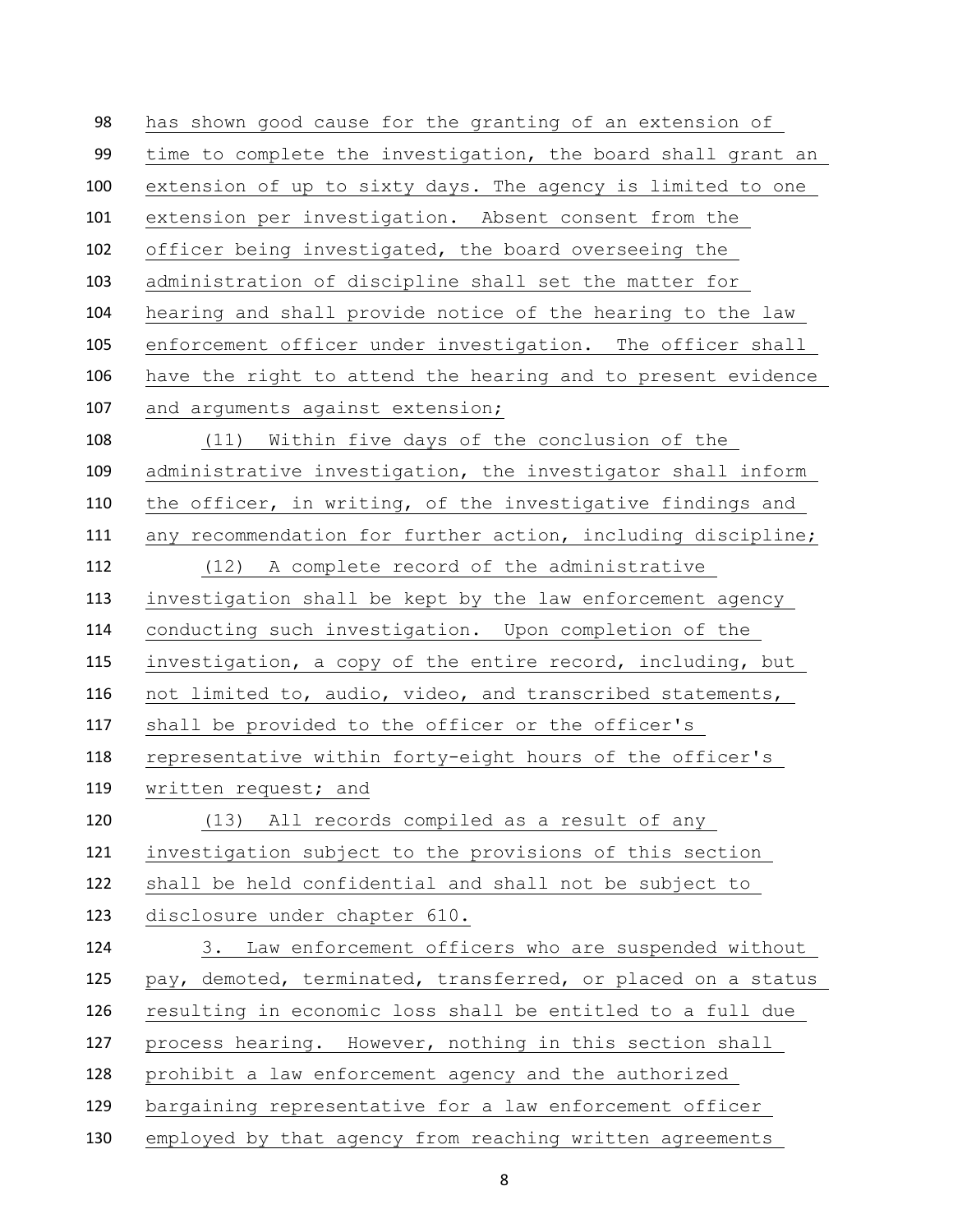providing disciplinary procedures more favorable than those provided for this section. The components of the hearing shall include, at a minimum: (1) The right to be represented by an attorney or other individual of their choice during the hearing; (2) Fourteen days notice of the hearing date and time; (3) An opportunity to access and review documents, at least ten days in advance of the hearing, that are in the employer's possession and that were used as a basis for the disciplinary action or gathered in the course of its investigation including, but not limited to, access to audio 142 or transcribed statements; (4) An opportunity to present witnesses and evidence and a right to cross-examine any adverse witness; (5) The right to refuse to testify at the hearing if the officer is concurrently facing criminal charges in connection with the same incident. A law enforcement officer's decision not to testify shall not result in additional internal charges or discipline; (6) A complete record of the hearing shall be kept by the agency for purposes of appeal. The record shall be provided to the officer or his or her attorney upon written request. (7) The entire record of the hearing shall remain confidential and shall not be subject to disclosure under chapter 610. If a contractual disciplinary grievance procedure executed by and between the agency and the bargaining unit of that officer is in effect, the terms of that disciplinary grievance procedure shall take precedence and govern the conduct of the hearing. 4. In the event a law enforcement officer is entitled to a hearing, a hearing shall be scheduled within a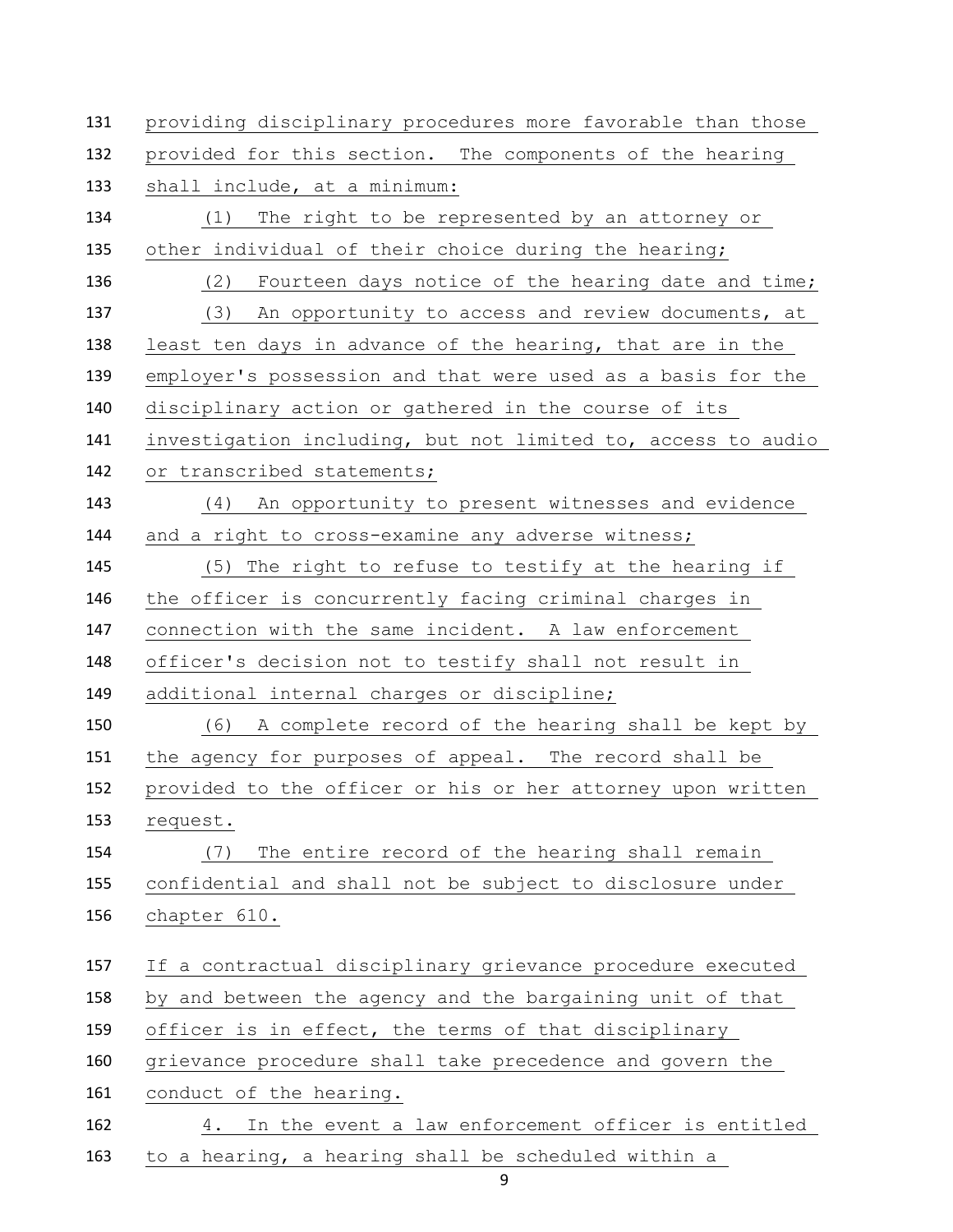| 164 | reasonable period of time from the alleged incident, but in  |
|-----|--------------------------------------------------------------|
| 165 | no event more than one hundred twenty days following the     |
| 166 | notification of discipline, unless waived in writing by the  |
| 167 | charged officer.                                             |
| 168 | 5. Any decision, order, or action taken following the        |
| 169 | hearing shall be in writing and shall be accompanied by      |
| 170 | findings of fact. The findings shall consist of a concise    |
| 171 | statement upon each issue in the case. A copy of the         |
| 172 | decision or order accompanying findings and conclusions      |
| 173 | along with the written action and right of appeal, if any,   |
| 174 | shall be delivered or mailed promptly to the law enforcement |
| 175 | officer or to the officer's attorney or representative of    |
| 176 | record.                                                      |
| 177 | 6.<br>Law enforcement officers shall have the opportunity    |
| 178 | to provide a written response to any adverse materials       |
| 179 | placed in their personnel file, and such written response    |
| 180 | shall be permanently attached to the adverse material.       |
| 181 | 7. Law enforcement officers shall not be subject to          |
| 182 | double jeopardy in the administration of discipline through  |
| 183 | separate punishments for the same alleged act by multiple    |
| 184 | administrative bodies, except that multiple administrative   |
| 185 | bodies may impose the same punishment concurrently for the   |
| 186 | same act.                                                    |
| 187 | Employers shall defend and indemnify law<br>8.               |
| 188 | enforcement officers from and against civil claims made      |
| 189 | against them in their official and individual capacities if  |
| 190 | the alleged conduct arose in the course and scope of their   |
| 191 | obligations and duties as law enforcement officers. This     |
| 192 | includes any actions taken off duty if such actions were     |
| 193 | taken under color of law. In the event the law enforcement   |
| 194 | officer is convicted of, or pleads guilty to, criminal       |
| 195 | charges arising out of the same conduct, the employer shall  |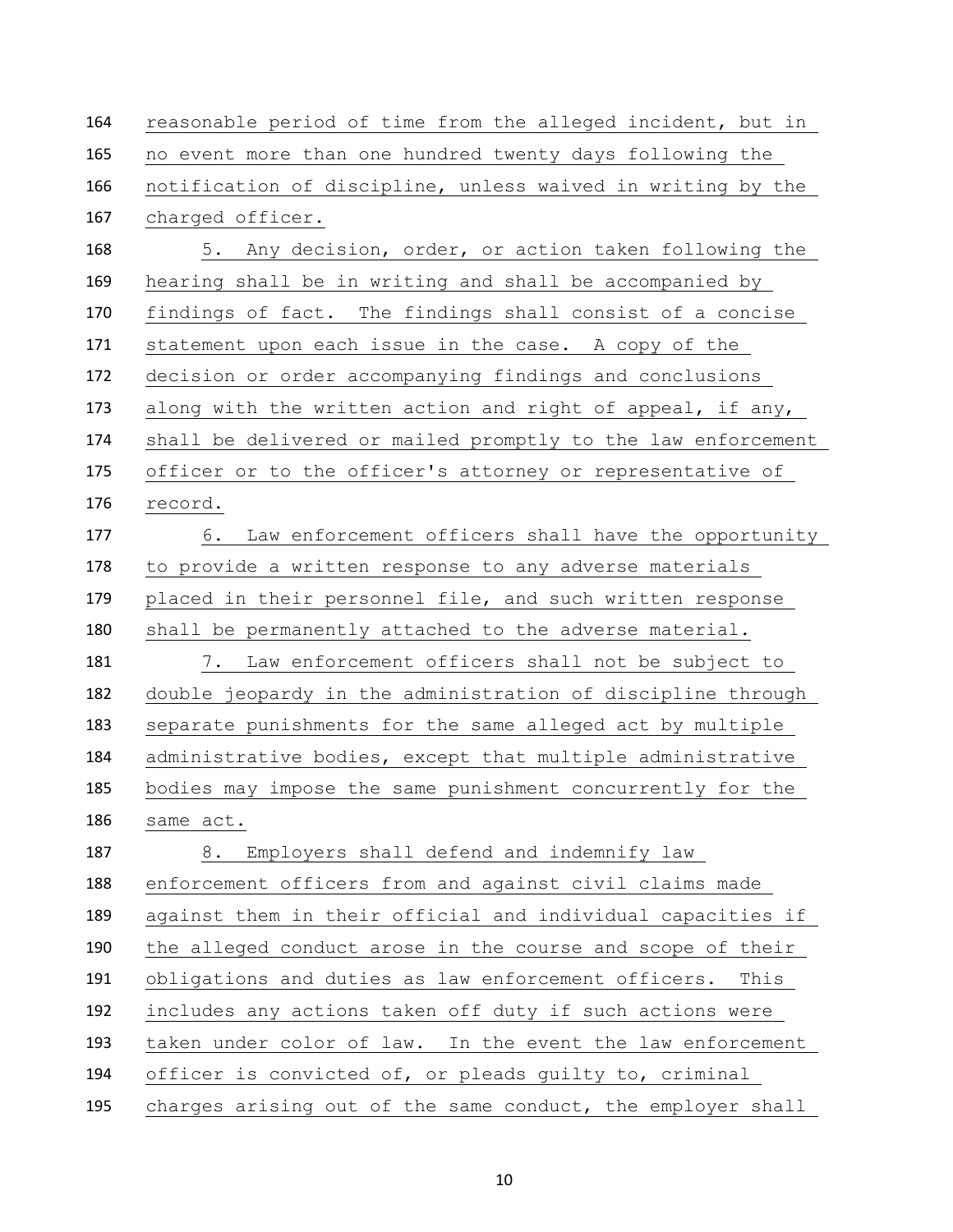no longer be obligated to defend and indemnify the officer in connection with related civil claims.

 9. Law enforcement officers shall not be disciplined, demoted, dismissed, transferred, or placed on a status resulting in economic loss as a result of the assertion of their constitutional rights in any judicial proceeding. 10. The remedies provided by this section against law enforcement agencies or governmental bodies shall be in addition to those provided by any other provision of law. Any aggrieved law enforcement officer or authorized representative may seek judicial enforcement of the requirements of this section. Suits to enforce this section shall be brought in the circuit court for the county in which the law enforcement agency or governmental body has its principal place of business. 211 11. Upon a finding by a preponderance of the evidence that a law enforcement agency, governmental body or a member of same has violated this section, the law enforcement agency or governmental body or the member shall be subject to a civil penalty in an amount up to five thousand dollars for each violation. If the court finds that there is a 217 violation of this section, the court may order the payment by such body or member of all costs and reasonable attorney fees to any party successfully establishing a violation. The court shall determine the amount of the penalty by taking into account the size of the jurisdiction, the seriousness of the offense, and whether the law enforcement agency, governmental body or member of same has violated sections previously. 12. Upon a finding by a preponderance of the evidence that a law enforcement agency, governmental body, or a member of a same has purposely violated these sections, the

law enforcement agency, governmental body, or the member